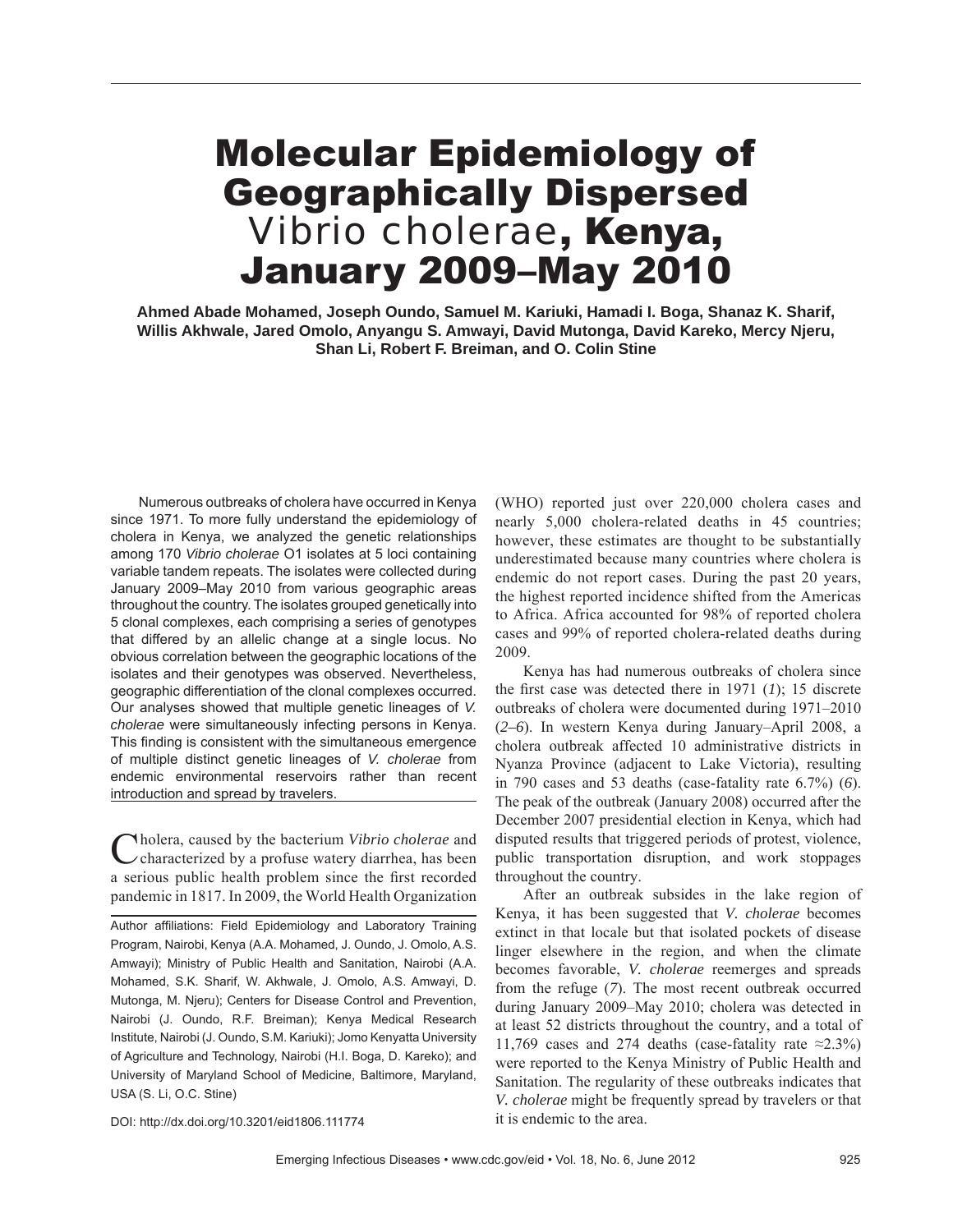#### RESEARCH

Published epidemiologic studies used the best methods available at the time to differentiate isolates of *V. cholerae* in Kenya. For example, several investigations (*8*) used pulsed-field gel electrophoresis (PFGE) to characterize the genetic relatedness of the isolates responsible for cholera outbreaks. These studies found that all of the isolates were closely related, as would be expected if there was a spread from a single source. However, PFGE (*9,10*) discriminates poorly among serotype O1 and O139 *V. cholerae* strains. Multilocus-variable tandem repeat analysis (MLVA), however, has been reported to be useful in differentiating *V. cholerae* O1 strains in various rural communities and within households (*11–14*). To more fully understand the epidemiology of cholera in Kenya, we used MLVA to characterize the genetic relatedness of *V. cholerae* strains isolated from persons throughout the country.

#### **Materials and Methods**

#### **Study Regions**

We identified all districts in Kenya that reported cases of cholera during January 2009–May 2010. The Division of Disease Surveillance and Response, Ministry of Public Health and Sanitation, Kenya, provided a list of cases that met a clinical case definition for cholera. For the purpose of this study, we defined cholera as sudden onset of  $\geq$ 3 episodes of watery diarrhea in a 24-h period in a person  $\geq$  years of age (compared with 5 years of age in the WHO definition) or <2 years of age if a clinician suspected cholera and *V. cholerae* was isolated from a stool specimen (corresponds with the WHO confirmed case definition, http://www. who.int/cholera/technical/prevention/control/en/index1. html). We used records from the provincial headquarters of the affected provinces and districts to update the list. After compiling a complete and up-to-date national list, we divided the country into 5 geographic regions, according to local climate conditions: the coastal region, the arid and semi-arid region, the lake region, the lower eastern region, and the highland region (Figure 1). We estimated the population of these regions by adding the population of districts within each region (data provided by the National Bureau of Statistics, Kenya 2009 Population and Housing Census Highlights, www.knbs.or.ke/Census%20Results/ KNBS%20Brochure.pdf).

#### **Isolation of** *V. cholerae* **Strains in Kenya**

Stool or rectal swab specimens were obtained from 222 persons with suspected cases of cholera who met the clinical case definition during the 2009–2010 cholera outbreak. The specimens were transferred onto Cary-Blair medium and transported (at 2°–8°C) to the Kenya National Public Health Laboratory Services, Nairobi, within 48 hours after collection. They were then cultured (37°C, 8 h) in alkaline peptone water

and subcultured (37°C, 18–24 h) on thiosulfate–citrate–bile salts–sucrose agar (HiMedia Laboratories Ltd., Mumbai, India). After the specimens were subcultured, putative *V. cholerae* isolates were examined for sucrose fermentation. Suspicious colonies were subcultured (37°C, 18–24 h) again on Mueller-Hinton agar (Scharlau Chemie, Barcelona, Spain). All isolates were tested for the presence of oxidase, and they were serotyped with a polyvalent O1 antiserum and with monospecific Inaba and Ogawa antisera (Denka Seiken, Tokyo, Japan). All confirmed *V. cholerae* isolates were stored at −80°C in trypticase soy broth (Scharlau Chemie) supplemented with 20% (vol/vol) glycerol.

#### **Genotyping**

Of the 222 stool specimens collected, 173 (78%) yielded *V. cholera* isolates; they were stored at −80°C until use. Of these 173 frozen isolates, 170 were revived by streaking onto Luria-Bertani agar and grown overnight at 37°C. Single, well-isolated colonies were selected to be grown in Luria-Bertani broth overnight at 37°C. We isolated *V. cholerae* DNA from the broth cultures by using PrepMan Ultra (ABI, Foster City, CA, USA) according to the manufacturer's instructions. We used PCR and primers as described (*13*) to amplify 5 loci containing variable length tandem repeats. Agarose gel electrophoresis was used to confirm the presence of amplified products.

The fluorescent-labeled products were separated and detected by using a model 3730xl Automatic Sequencer (ABI); internal lane standards (Liz600; ABI) and the GeneScan program (ABI) were used to determine produce sizes. Genotypes were determined by using published formulas to calculate the number of repeats from the length of each allele and to order the alleles at the 5 loci. The 5 loci, in order, are VC0147, VC0436–7 (intergenic), VC1650, VCA0171, and VCA0283; thus, the genotype 9,4,6,19,11 indicates that the isolate has alleles of 9, 4, 6, 19, and 11 repeats at the 5 loci, respectively. These standard loci will be in the global *V. cholerae* MLVA database, which is currently being developed (contact  $jimmyloh@dso.org.sg$ ). Relatedness of the strains was assessed by using eBURSTv3 (http://eburst.mlst. net). Genetically related genotypes were defined as those possessing identical alleles at 4 of the 5 loci. The mismatch amplification mutation PCR was used to screen for the cholera toxin–encoding gene, as described (*15*).

#### **Results**

#### **Epidemiology**

During January 2009–May 2010, 11,769 cases of cholera were reported to the Division of Disease Surveillance and Response, Kenyan Ministry of Public Health and Sanitation. Demographic and geographic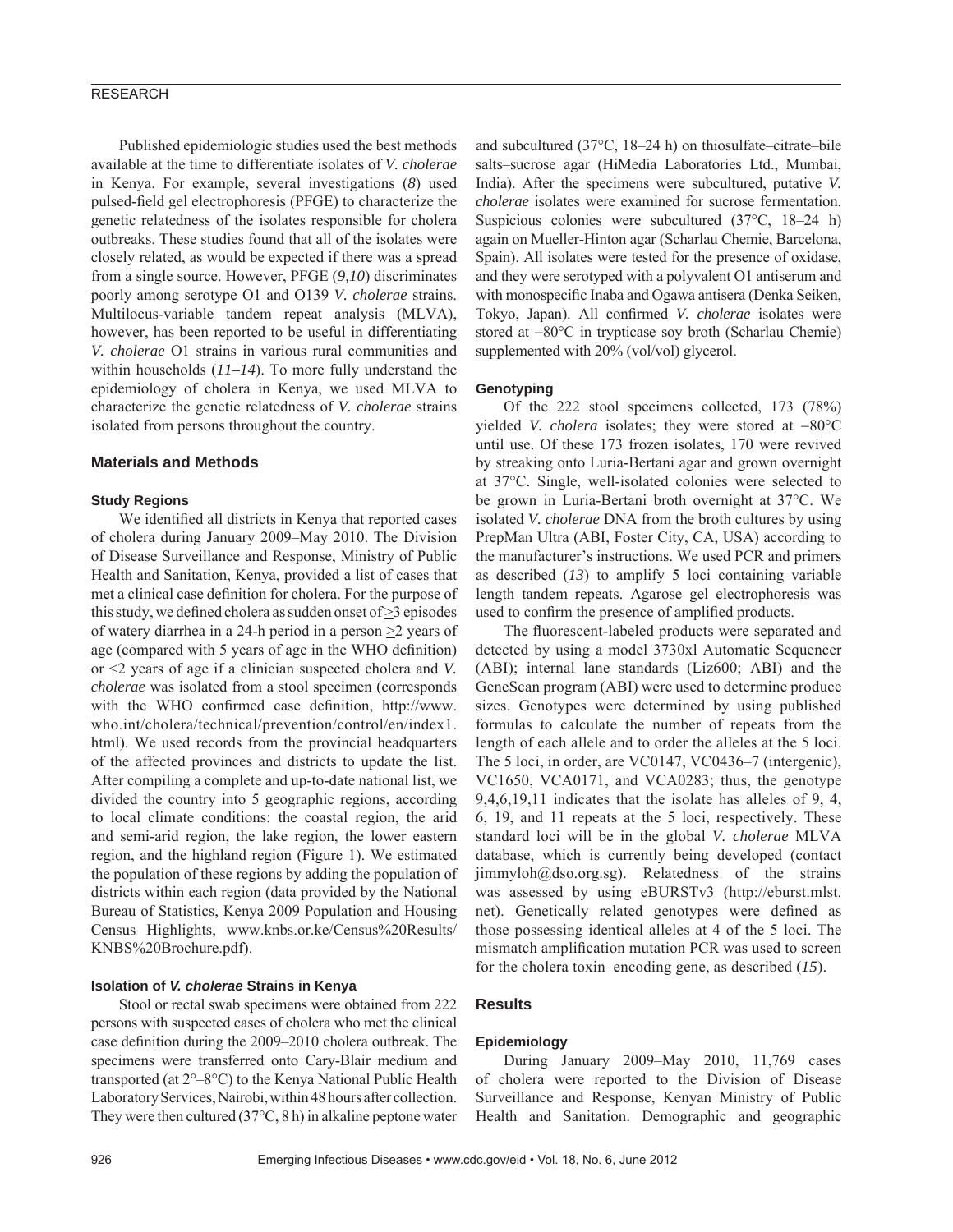

Figure 1. Geographic/climatic regions as defined in a study of the genetic relatedness of O1 *Vibrio cholerae* isolates, Kenya, January 2009–May 2010.

information was obtained for 10,497 of the case-patients, of whom 246 (2.3%) died and 173 (1.65%) had laboratoryconfirmed cholera. Case-patients who met the clinical case definition were reported from  $52$  (35%) of the country's 149 districts and from all 5 geographic regions (Table 1). The age range for case-patients was 1–76 years (overall mean 23 years,  $SD \pm 18$  years). The attack rate ranged from 0.02% in the lake and highland regions to 10-fold higher (0.2%) in the arid and semi-arid region. Case fatality rates ranged from 0.7% in the coastal region to 4.0% in the arid and semi-arid region (Table 1).

Cases of cholera were reported almost every day during January 2009–May 2010, and the number of cases reported during any 1 day ranged from 1 to 160 for the entire country. The first reported case was from the lake region (reported on January 2, 2009), and index cases appeared during the next 2 months in each of the other 4 regions. In the highland (including Nairobi), arid and semiarid North, lower eastern, and coastal regions, the index

cases were reported on February 22, February 26, March 12, and May 28, respectively. Every index case heralded the start of an apparent unified outbreak in the respective regions (online Technical Appendix, wwwnc.cdc.gov/ EID/pdfs/11-1774-Techapp.pdf), during which time, the number of cases progressively increased. For example, in the lake, arid and semi-arid, highland, and lower eastern regions, the first outbreak peak occurred on January 20, April 7, May 5, and November 4, respectively. After the initial flush of cases in each region, the number of cases per week decreased to few or none; however, additional peaks, with numerous cases per week, would occur later.

#### **Genetic Relatedness**

#### **Classical ctxB, Biotype and Serotype**

Consistent with the possible spread of *V. cholerae* across the country, each of the 170 isolates was biotype El Tor and carried the classical *ctxB* allele, as measured by mismatch amplification mutation PCR. In contrast, 84% of the isolates were serotype Inaba, and the other 16% were serotype Ogawa.

#### **Multilocus-Variable Tandem Repeat Analysis**

MLVA of the *V*. *cholerae* O1 isolates revealed extensive genetic diversity. To determine whether the strains were genetically related, we genotyped all 170 isolates at 5 loci containing variable numbers of tandem repeats. All loci exhibited substantial variation; for example, VC0147, VC436–7 (intergenic), VC1650, VCA0171, and VCA0283 had 9, 4, 6, 21, and 24 alleles, respectively. When each isolate was assigned a genotype (on the basis of and in order of the number of repeat units at each locus), 106 genotypes were detected among the 170 isolates. eBURSTv3 analysis to determine the genetic relatedness of the genotypes revealed 5 clonal complexes, each comprising a series of genotypes that differed by an allelic change at a single locus. In addition, we detected 19 singleton genotypes that were unrelated to any other genotype; that is, they differed at  $\geq 2$  loci from all other genotypes. The arid and semi-arid region yielded 42% (8 isolates) of these singletons; the coast, highland, and lake regions contributed 26% (5 isolates), 21% (4 isolates), and

| Table 1. Cholera attack rate and CFR by geographic/climatic region, Kenya, January 2009–May 2010* |           |                              |                     |          |  |  |  |  |
|---------------------------------------------------------------------------------------------------|-----------|------------------------------|---------------------|----------|--|--|--|--|
| Region                                                                                            | No. cases | Mean age $\pm$ SD, y (range) | No. deaths (CFR, %) |          |  |  |  |  |
| Coastal                                                                                           | 1.484     | $21 \pm 18(1 - 70)$          | 0.07                | 10(0.7)  |  |  |  |  |
| Highland                                                                                          | 1.139     | $28 \pm 18(1 - 75)$          | 0.02                | 46(4.0)  |  |  |  |  |
| Arid and semi-arid                                                                                | 4.210     | $25 \pm 19(1 - 70)$          | 0.20                | 146(3.5) |  |  |  |  |
| Lake                                                                                              | 1.019     | $25 \pm 17(1 - 76)$          | 0.02                | 23(2.3)  |  |  |  |  |
| Lower eastern                                                                                     | 2,645     | $25 \pm 18(1 - 67)$          | 0.12                | 21(2.3)  |  |  |  |  |
| Total                                                                                             | 10.497    | $23 \pm 18(1 - 76)$          | 0.07                | 246(2.3) |  |  |  |  |

\*CFR, case-fatality rate.

†Denominator was based on population as provided by the National Bureau of Statistics (Kenya 2009 Population and Housing Census Highlights, www.knbs.or.ke/Census%20Results/KNBS%20Brochure.pdf).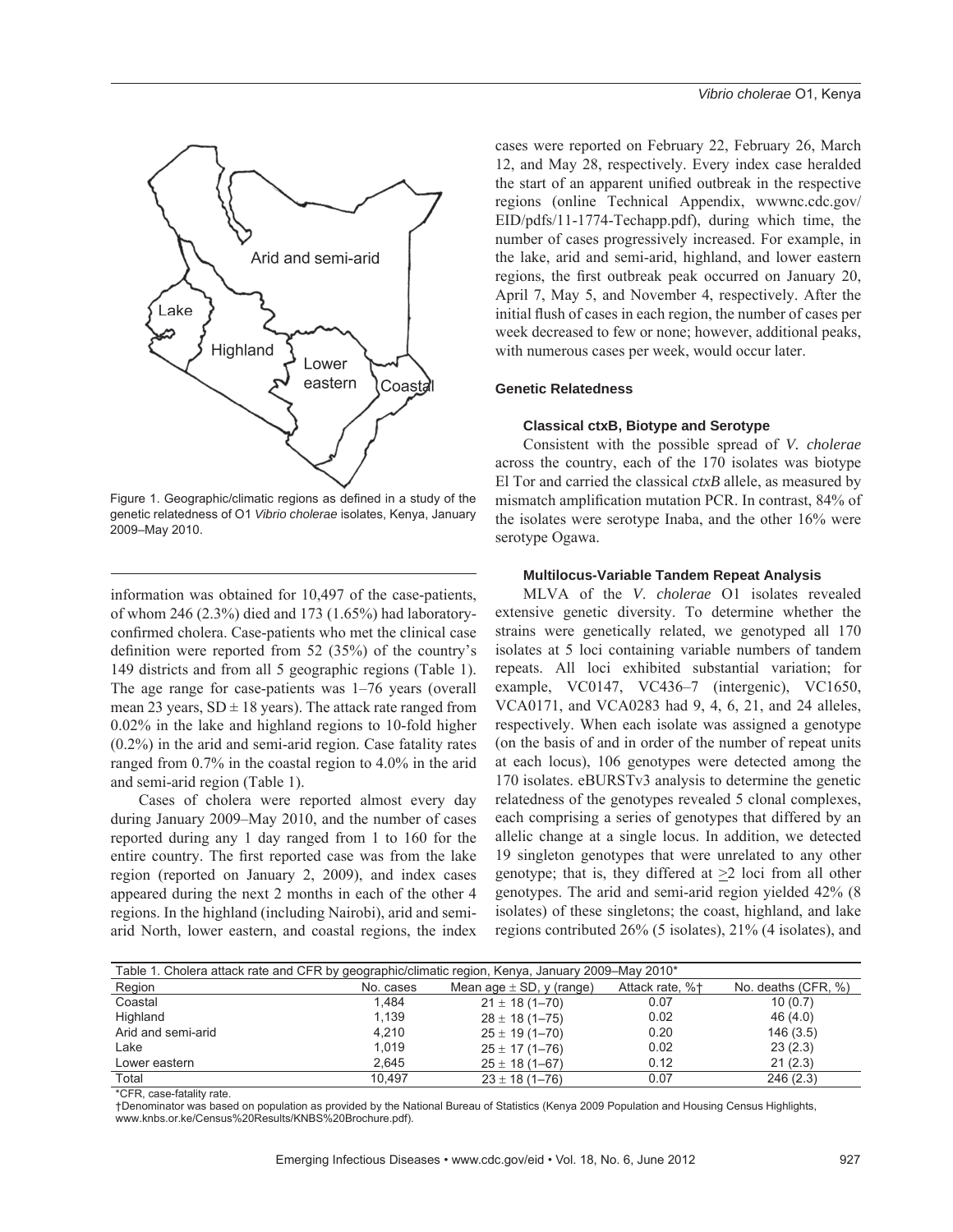#### RESEARCH

11% (2 isolates), respectively. No singletons were detected in the lower eastern region.

The 3 largest clonal complexes (designated 1, 2, and 3) occurred throughout most of the country. Clonal complex 1 contained 52 different genotypes among 89 isolates (Figure 2, panel A), and it was observed in every region (Table 2). The most common genotype, identified as the founder genotype (defined as the genotype that differed from the largest number of other genotypes at only 1 locus), was observed in 22 isolates collected from informal settlements around Nairobi. The founder genotype radiated into 12 other genotypes, and 7 of those differentiated further. No distinct correlation between the geographic locations and genotype of the isolates was detected.

Clonal complex 2, which contained 20 different genotypes among 33 isolates (Figure 2, panel B), was detected in the Rift Valley (in the western part of the arid and semi-arid region) and in the coastal, lower eastern, and highland (primarily represented by informal settlements around Nairobi) regions. Clonal complex 3, which contained 11 genotypes among 23 isolates (Figure 2, panel C) was detected in the coastal, lake, and highland regions and in the Rift Valley (arid and semi-arid region).

Some geographic differentiation of the clonal complexes appears to have occurred (Table 2). The 3 large clonal complexes were distributed in a statistically significant ( $p$ <0.0002, by  $3 \times 4 \chi^2$  test), nonrandom manner across the arid and semi-arid, coastal, highland, and lower eastern regions (the lake region had too few isolates to be tested). This significant difference can be attributed to the finding that clonal complex 2 was the most common complex in the arid and semi-arid region, and clonal complexes 1 and

3 were the most common complexes in the highland region. These findings are consistent with our observation that clonal complexes 4 and 5 were each seen in only 1 region, but they are very small groups. Clonal complex 4 isolates were found during various months; however, the complex 5 isolates were found only during February 2009, which was during the beginning of the outbreak in Moyale, an isolated village on the border with Ethiopia.

Figure 3 shows the temporal distribution of the 5 genetically distinct clonal complexes and the singletons for 4 regions; no temporal separation of the various clonal complexes is apparent. Isolates collected in February 2009 from the highland region and arid part of the arid and semiarid region belong to distinct clonal complexes, 1 and 5, respectively; however, isolates collected in March 2009 from the same 2 regions all belong to clonal complex 1. Substantial variation was observed early in the outbreak: 2 or 3 clonal complexes are represented in the first 7 isolates genotyped from each region. In the highlands region, every 3-month period in which isolates were found has >2 distinct genotypes (Figure 3, panel A). In the coastal region, every month >1 isolate assayed has >2 genotypes (Figure 3, panel B). In the arid and semi-arid region, April and May 2009, when 4 isolates were assayed, are the only 2 consecutive months with a single genotype (Figure 3, panel C). Even in the lower eastern region, where only 13 isolates were assayed, multiple genotypes were observed in the 2 months in which >1 isolate was found (Figure 3, panel D).

#### **Discussion**

The results of our genetic analyses suggest that the most recent outbreak of cholera in Kenya (beginning in



Figure 2. Genetic relatedness of O1 *Vibrio cholerae* isolates from an outbreak of cholera, Kenya, January 2009–May 2010. The 3 largest clonal complexes are shown; smaller clonal complexes consisted of 2 or 3 genotypes. A) Clonal complex 1 was observed in each geographic/climatic region. B) Clonal complex 2 was detected in the Rift Valley (western part of the arid and semi-arid region) and in the coastal, lower eastern, and highland (primarily in informal settlements around Nairobi, represented by asterisks) regions. C) Clonal complex 3 was detected in the coastal, lake, and highland regions and in the Rift Valley (arid and semi-arid region).Genetic relatedness was determined by using eBURSTv3 (http://eburst.mlst.net/). Each genotype is represented by a node in the diagram; each connecting line represents an allelic change at a single locus.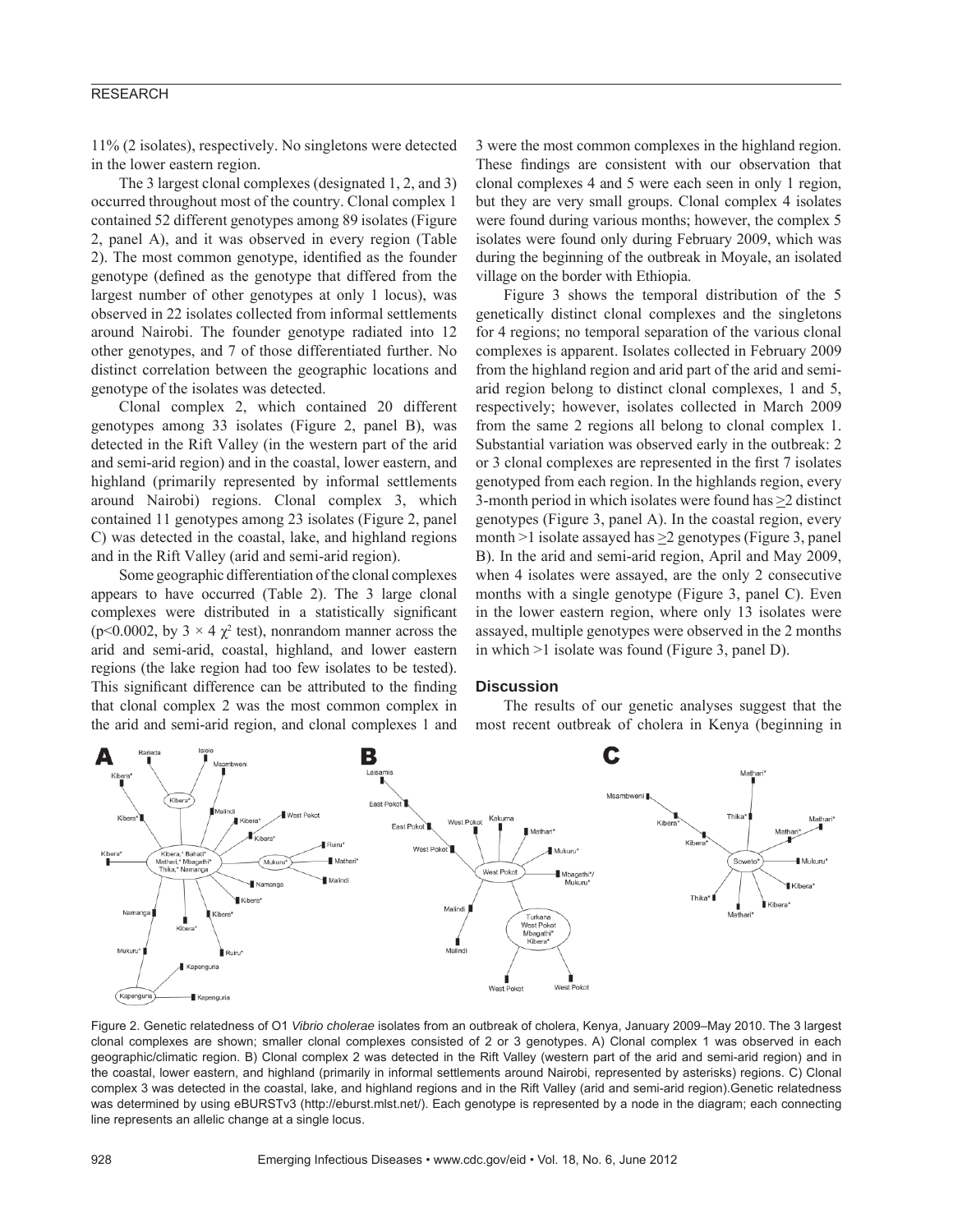| Table 2. Number of Vibrio cholerae isolates, by clonal complex |
|----------------------------------------------------------------|
| and geographic/climatic region, Kenya, January 2009–May 2010   |
|                                                                |

|                    | Clonal complex, no. isolates |    |    |  |   |            |
|--------------------|------------------------------|----|----|--|---|------------|
| Region             |                              |    |    |  | 5 | Singletons |
| Arid and semi-arid | 17                           |    |    |  |   |            |
| Highland           | 50                           | 8  | 17 |  |   |            |
| Lower eastern      |                              | 5  |    |  |   |            |
| Coastal            | 10                           |    |    |  |   |            |
| Lake               |                              |    |    |  |   |            |
| Total              | 85                           | 35 | 23 |  |   |            |

January 2009) represented several distinct genetic lineages of *V. cholerae* that emerged simultaneously, perhaps facilitated by environmental and behavioral factors around the country. Thus, these data suggest that these outbreaks likely resulted from endemic foci rather than from recent introduction and spread by travelers.

In contrast, previous outbreaks of cholera in Kenya have been attributed to the spread of *V. cholerae* by travelers. Outbreaks in the 1990s and in 2005 were attributed to a clone carried by travelers to Nairobi; from there, it spread to other locations in the country (*4*). Likewise, the well-publicized 2010 cholera outbreak in Haiti also appears to have resulted from the introduction of *V. cholerae* by travelers (*16*). In addition, there have been repeated introductions of *V. cholerae* into previously disease-free locations by travelers from Southeast Asia and other areas where cholera is endemic (*17*). On a smaller scale, *V. cholerae* is thought to persist around the African Great Lakes Region because, although it becomes extinct in areas, it is still present in other localities and can spread when weather conditions are favorable (*7*).

Genetic uniformity is expected when *V. cholerae* is spread from a single source. This expectation conflicts with the observation that isolates with Inaba and Ogawa serotypes

occurred during the outbreak. However, the expectation is consistent with the genetic evidence that all isolates had the El Tor biotype and identical (by Tenover's criteria) (*18*) PFGE patterns (J.O. Oundo, et al. unpub. data). The nearly identical (single band) differences in the PFGE patterns are consistent with whole genome sequencing results showing that the toxigenic El Tor lineage of O1 *V. cholerae* has few large (several kilobytes) insertions or deletions (*19*) and few nucleotide changes (*17*). Large insertions or deletions or nucleotide changes in restrictions sites are the mutations that produce altered PFGE patterns; their absence in the El Tor lineage is consistent with the minimal number of PFGE patterns.

All *V. cholerae* strains that we studied from the 2009– 2010 outbreak in Kenya had the classical *ctx*B allele, which is consistent with a clonal origin. The earlier population of *V. cholerae* is presumed to have contained only the El Tor allele because the classical *ctx*B allele was not detected before 1989 in isolates with the El Tor background (*20*). Thus, the presence of the classical allele in all isolates from the 2009–2010 outbreak most likely represents a rapid shift in allele frequency. Such a shift occurred in O1 *V. cholerae* in Kolkata, India, when allele frequency changed from 100% El Tor in 1989 to 100% classical *ctx*B in 1995 (*20*). It is of critical clinical importance that, the classical *ctx*B allele, when found in the background of an El Tor strain, has been associated with a more severe form of cholera than that caused by a strain with the El Tor *ctx*B allele (*21,22*).

Our MLVA genotyping results for 170 *V. cholerae* isolates from the 2009–2010 outbreak in Kenya showed extensive genetic diversity: we found 5 clonal complexes and 19 singleton genotypes. In contrast, studies using PFGE found genetic uniformity among *V. cholerae* isolates from



Figure 3. Distribution of *Vibrio cholerae* isolates, by clonal complex and month of isolation, Kenya, January 2009–May 2010. A) Highland region, including informal settlements around Nairobi. B) Coastal region. C) Arid and semi-arid region. D) Lower eastern region.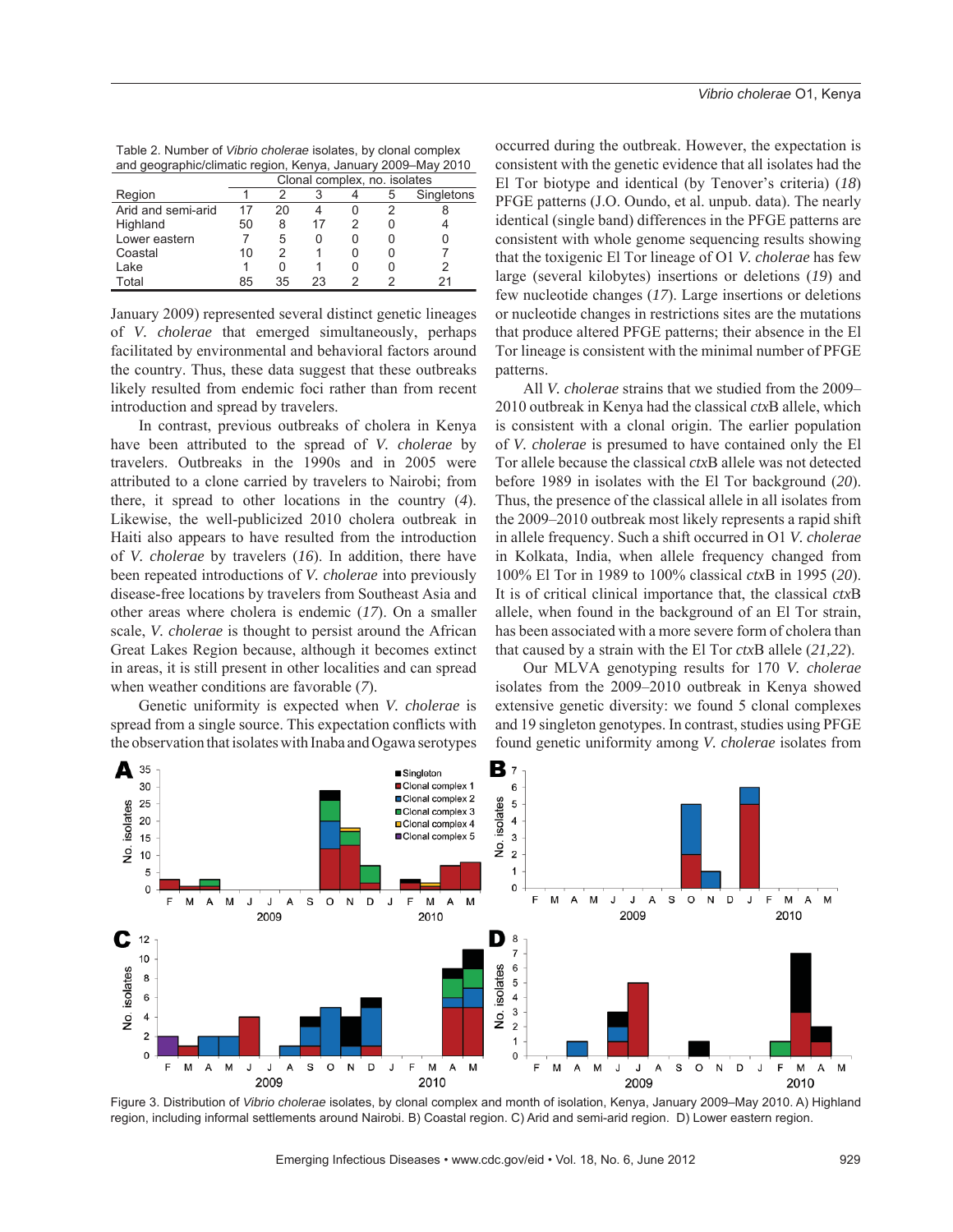#### RESEARCH

1994 to 2010 (*5,8*) (J.O. Oundo, et al. unpub. data). These differences may be explained by the finding that MLVA is superior to PFGE for discriminating between isolates of *V. cholerae* O1 (*11–13*).

An alternative explanation for the substantial variation observed among *V. cholerae* isolates from Kenya is that their tandem repeat loci may result from a rapid accumulation of mutations. However, 3 findings have documented the relative stability of those loci. First, an analysis of the variation occurring during a month-long serial passage revealed that the 3 large chromosomal loci (the primary determinants of membership in the various clonal complexes) were largely stable (*13*). Second, the clonal complexes remained distinct during 3 consecutive years in Bangladesh (*13*), longer than the 17 months of the 2009– 2010 outbreak in Kenya. Third, all isolates from the cholera outbreak that began in October 2010 in Haiti belonged to a single clonal complex (*16*). These observations and the cooccurrence of distinct clonal complexes are consistent with the idea that there were multiple simultaneous outbreaks of cholera in Kenya.

Diverse MLVA genotyping results are found in countries where *V. cholerae* is endemic. In India, 6 clonal complexes were detected in *V. cholerae* O1 isolates (*23*), and in Bangladesh, 7 clonal complexes were detected  $(12)$ . Consistent with these findings, we detected 5 clonal complexes in isolates from Kenya. The genetic diversity is also consistent with data from single-nucleotide polymorphism analyses that showed the several distinct waves of immigration of *V. cholerae* into Kenya (*17*), if the descendants of these immigrants settled and survived. The presence of multiple distinct lineages across the country supports the notion that there have been multiple introductions of *V. cholerae* and that over time these strains spread countrywide. The multiplicity of clonal complexes is in stark contrast to the apparent uniformity of the *ctx*B allele. An earlier study demonstrated that the *ctxB* alleles, as part of a mobile genetic element, were found in distinct locations in different MLVA clonal complexes (*14*).

The timing of the observed diversity is consistent with multiple separate outbreaks and not with the spread of disease by travelers. In February 2009, isolates from highland region, including Nairobi, belonged to clonal complex 1 and might have spread from the lake region. However, isolates from Moyale in the arid and semiarid region belonged to clonal complex 5, and the time between the initial observations in the southern part of the country and the far north was too short for the isolates to have evolved into a new clonal complex. In addition, the far north is a region where travel is difficult and people from south seldom travel. Thus, these 2 outbreaks appear to be temporally, geographically, and genetically separate. As stated, the mutations necessary for 1 clonal complex to evolve into another are not expected to occur in a few months. Thus, during the 2009–2010 outbreak, the occurrence of isolates from a second complex in the highland region (clonal complex 3) and the arid and semi-arid region (clonal complex 2) cannot be explained by evolutionary changes. In addition, no source was found from which travelers could have introduced these *V. cholerae* strains. A similar argument can be made for clonal complex 4 isolates and for each of the singletons scattered across the country. That is, the time to their appearance was too short to represent an evolutionary change, and there was no source from which a traveler spread the genetically distinct isolates. Thus, our analyses led to the conclusion that *V. cholerae* is endemic in Kenya. The extensive genetic variation among the isolates exposes a limitation in our sampling scheme. Our sampling should have included many more isolates from each region and each time period. The observed genetic differences permit distinguishing between regions, but the small number of samples limits what can be inferred about what is happening within a region.

Kenya has experienced multiple major outbreaks of cholera, and different regions of the country have reported different attack rates. During the 2009–2010 outbreak, all of the isolates collected contained the classical *ctxB* allele. Despite this genetic uniformity, our MLVA results showed that the isolates had extensive genetic variation within and between geographic locations. The genetic relatedness studies we performed showed that 5 clonal complexes and 106 different genotypes were part of the outbreak; thus, *V. cholerae* had several genetic lineages. Our data are consistent with *V. cholerae* isolates being endemic throughout Kenya.

This project was supported in part by the University of Maryland Clinical Research Unit of the Food and Waterborne Diseases Integrated Research Network and a subcontract from an RO1 to R. Bradley Sack (grants N01-AI-40014325 and RO-1A1039129, National Institute of Allergy and Infectious Diseases).

Mr Mohamed is a field coordinator for the Field Epidemiology Laboratory Training Program at Jomo Kenyatta University of Agriculture and Technology, Nairobi, where he is also pursuing his PhD. His research interests focus on cholera in Kenya and Tanzania.

#### **References**

 1. Scrascia M, Maimone F, Mohamud KA, Materu SF, Grimont F, Grimont PA, et al. Clonal relationship among *Vibrio cholerae* O1 El Tor strains causing the largest cholera epidemic in Kenya in the late 1990s. J Clin Microbiol. 2006;44:3401–4. http://dx.doi.org/10.1128/ JCM.00611-06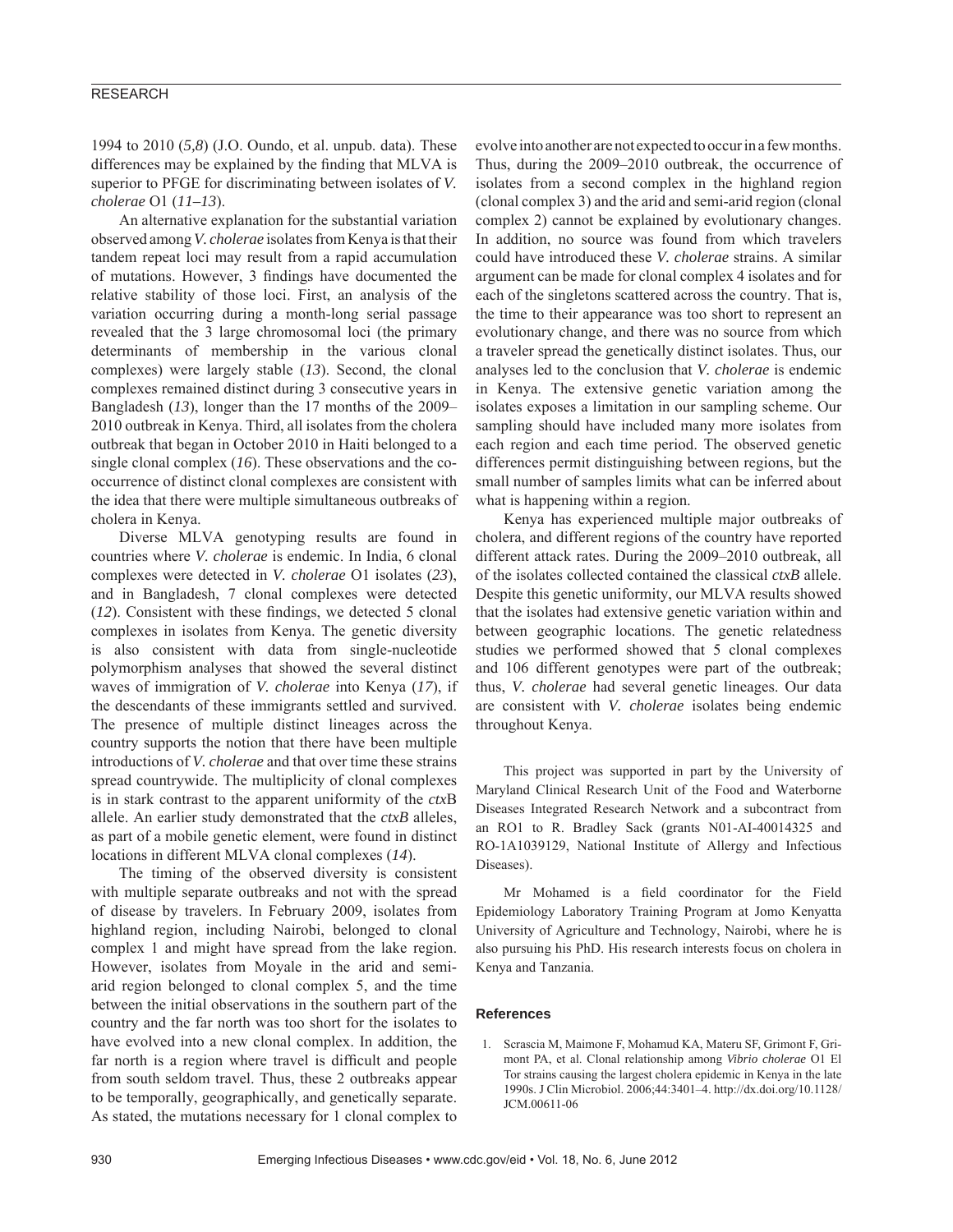- 2. Tauxe RV, Mintz ED, Quick RE. Epidemic cholera in the new world: translating field epidemiology into new prevention strategies. Emerg Infect Dis. 1995;1:141–6. http://dx.doi.org/10.3201/eid0104.950408
- 3. Shapiro RL, Otieno MR, Adcock PM, Phillips-Howard PA, Hawley WA, Kumar L, et al. Transmission of epidemic *Vibrio cholerae* O1 in rural western Kenya associated with drinking water from Lake Victoria: an environmental reservoir for cholera? Am J Trop Med Hyg. 1999;60:271–6.
- 4. Scrascia M, Pugliese N, Maimone F, Mohamud KA, Ali IA, Grimont PA, et al. Cholera in Ethiopia in the 1990 s: epidemiologic patterns, clonal analysis, and antimicrobial resistance. Int J Med Microbiol. 2009;299:367–72. http://dx.doi.org/10.1016/j.ijmm.2008.10.004
- 5. Mugoya I, Kariuki S, Galgalo T, Njuguna C, Omollo J, Njoroge J, et al. Rapid spread of *Vibrio cholerae* O1 throughout Kenya, 2005. Am J Trop Med Hyg. 2008;78:527–33.
- 6. Shikanga OT, Mutonga D, Abade M, Amwayi S, Ope M, Limo H, et al. High mortality in a cholera outbreak in western Kenya after postelection violence in 2008. Am J Trop Med Hyg. 2009;81:1085–90. http://dx.doi.org/10.4269/ajtmh.2009.09-0400
- 7. Nkoko DB, Giraudoux P, Plisnier PD, Tinda AM, Piarroux M, Sudre B, et al. Dynamics of cholera outbreaks in great lakes region of Africa, 1978–2008. Emerg Infect Dis. 2011;17:2026–34. http://dx.doi. org/10.3201/eid1711.110170
- 8. Kiiru JN, Saidi SM, Goddeeris BM, Wamae NC, Butaye P, Kariuki SM. Molecular characterisation of *Vibrio cholerae* O1 strains carrying an SXT/R391-like element from cholera outbreaks in Kenya: 1994–2007. BMC Microbiol. 2009;9:275. http://dx.doi. org/10.1186/1471-2180-9-275
- 9. Kurazono H, Yamasaki S, Ratchtrachenchai O, Nair GB, Takeda Y. Analysis of *Vibrio cholerae* O139 Bengal isolated from different geographical areas using macrorestriction DNA analysis. Microbiol Immunol. 1996;40:303–5.
- 10. Basu A, Garg P, Datta S, Chakraborty S, Bhattacharya T, Khan A, et al. *Vibrio cholerae* O139 in Calcutta, 1992–1998: incidence, antibiograms, and genotypes. Emerg Infect Dis. 2000;6:139–47. http:// dx.doi.org/10.3201/eid0602.000206
- 11. Danin-Poleg Y, Cohen LA, Gancz H, Broza YY, Goldshmidt H, Malul E, et al. *Vibrio cholerae* strain typing and phylogeny study based on simple sequence repeats. J Clin Microbiol. 2007;45:736– 46. http://dx.doi.org/10.1128/JCM.01895-06
- 12. Stine OC, Alam M, Tang L, Nair GB, Siddique AK, Faruque SM, et al. Seasonal cholera from multiple small outbreaks, rural Bangladesh. Emerg Infect Dis. 2008;14:831–3. http://dx.doi.org/10.3201/ eid1405.071116
- 13. Kendall EA, Chowdhury F, Begum Y, Khan AI, Li S, Thierer JH, et al. Relatedness of *Vibrio cholerae* O1/O139 isolates from patients and their household contacts, determined by multilocus variablenumber tandem-repeat analysis. J Bacteriol. 2010;192:4367–76. http://dx.doi.org/10.1128/JB.00698-10
- 14. Choi SY, Lee JH, Jeon YS, Lee HR, Kim EJ, Ansaruzzaman M, et al. Multilocus variable-number tandem repeat analysis of *Vibrio cholerae* O1 El Tor strains harbouring classical toxin B. J Med Microbiol. 2010;59:763–9. http://dx.doi.org/10.1099/jmm.0.017939-0
- 15. Morita M, Ohnishi M, Arakawa E, Bhuiyan NA, Nusrin S, Alam M, et al. Development and validation of a mismatch amplification mutation PCR assay to monitor the dissemination of an emerging variant of *Vibrio cholerae* O1 biotype El Tor. Microbiol Immunol. 2008;52:314–7. http://dx.doi.org/10.1111/j.1348- 0421.2008.00041.x
- 16. Ali A, Chen Y, Johnson JA, Redden E, Mayette Y, Rashid MH, et al. Recent clonal origin of cholera in Haiti. Emerg Infect Dis. 2011;17:699–701.
- 17. Mutreja A, Kim DW, Thomson NR, Connor TR, Lee JH, Kariuki S, et al. Evidence for several waves of global transmission in the seventh cholera pandemic. Nature. 2011;477:462–5. http://dx.doi. org/10.1038/nature10392
- 18. Tenover FC, Arbeit RD, Goering RV. How to select and interpret molecular strain typing methods for epidemiological studies of bacterial infections: a review for healthcare epidemiologists. Molecular Typing Working Group of the Society for Healthcare Epidemiology of America. Infect Control Hosp Epidemiol. 1997;18:426–39. http:// dx.doi.org/10.1086/647644
- 19. Chun J, Grim CJ, Hasan NA, Lee JH, Choi SY, Haley BJ, et al. Comparative genomics reveals mechanism for short-term and longterm clonal transitions in pandemic Vibrio cholerae. Proc Natl Acad Sci U S A. 2009;106:15442–7. http://dx.doi.org/10.1073/ pnas.0907787106
- 20. Raychoudhuri A, Patra T, Ghosh K, Ramamurthy T, Nandy RK, Takeda Y, et al. Classical ctxB in *Vibrio cholerae* O1, Kolkata, India. Emerg Infect Dis. 2009;15:131–2. http://dx.doi.org/10.3201/ eid1501.080543
- 21. Siddique AK, Nair GB, Alam M, Sack DA, Huq A, Nizam A, et al. El Tor cholera with severe disease: a new threat to Asia and beyond. Epidemiol Infect. 2010;138:347–52. http://dx.doi.org/10.1017/ S0950268809990550
- 22. Nair GB, Qadri F, Holmgren J, Svennerholm AM, Safa A, Bhuiyan NA, et al. Cholera due to altered El Tor strains of *Vibrio cholerae* O1 in Bangladesh. J Clin Microbiol. 2006;44:4211–3. http://dx.doi. org/10.1128/JCM.01304-06
- 23. Ghosh R, Nair GB, Tang L, Morris JG, Sharma NC, Ballal M, et al. Epidemiological study of *Vibrio cholerae* using variable number of tandem repeats. FEMS Microbiol Lett. 2008;288:196–201. http:// dx.doi.org/10.1111/j.1574-6968.2008.01352.x

Address for correspondence: O. Colin Stine, 596 Howard Hall, Department of Epidemiology and Public Health, University of Maryland School of Medicine, 660 W Redwood St, Baltimore, MD 21201, USA; email: ostin001@umaryland.edu

# **Enjoy CME?**

Sign up to receive email announcements when a new article is available.

Online Subscription: www.cdc.gov/ncidod/eid/subscrib.htm